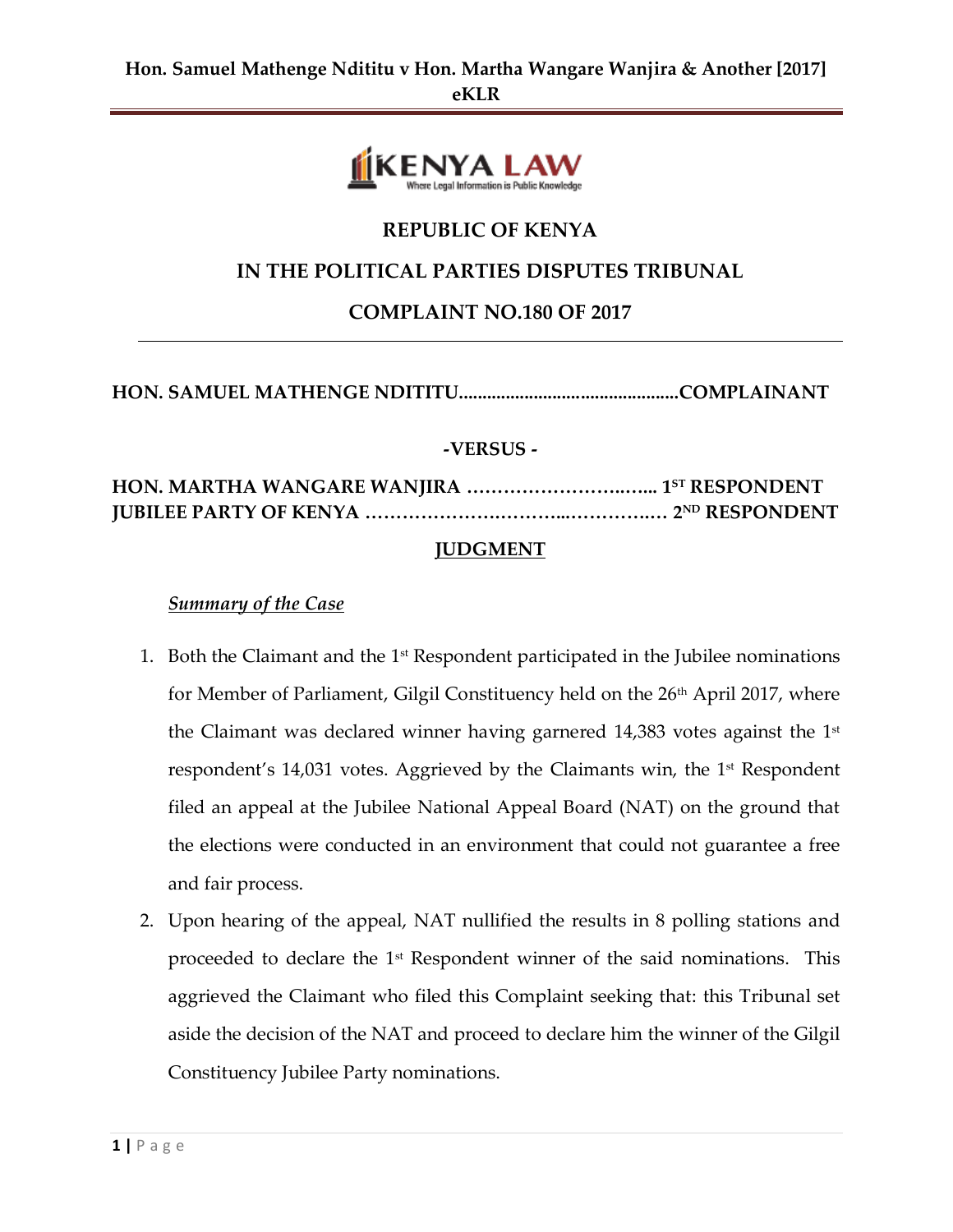# **Hon. Samuel Mathenge Ndititu v Hon. Martha Wangare Wanjira & Another [2017] eKLR**

## *Claimant's case*

- 3. The Claimant's case is that the act of nullifying results in the said 8 polling stations greatly prejudiced and disenfranchised the people of Gilgil Constituency. He refers to Article 38 of the Constitution; *Complaint No. 62 of 2017, Joshua Irungu v Thuita Mwangi* which held that the cancellation of results for Laikipia North Constituency, and failure to *order fresh a nomination exercise was irregular and unjustified and amounted to nothing but disenfranchisement to the people of Laikipia North Constituency.*
- 4. It is her submission that her agents ably represented the  $1<sup>st</sup>$  Respondent in all the polling stations. She attached copies of the Constituency tallying sheets. She submits that the Rev. Mirriam Wamaitha Karuga was the one in charge of Gilgil Constituency and not Eliud Ndegwa, and that his assertion does not override the statutory role of a Returning Officer of overseeing elections.
- 5. He urges the Tribunal to overturn the Ruling dated  $3<sup>rd</sup>$  May, 2017 as rendered by the NAT and proceed to confirm him as the duly nominated candidate for Member of Parliament, Gilgil Constituency.

# *1 st Respondent's Submissions*

6. The  $1<sup>st</sup>$  Respondent's submission is that he was declared the winner by the Returning Officer and subsequently issued with the provisional nomination certificate. He argues that the applicant is guilty of elections offences. He refers to the NAT decision of 5<sup>th</sup> May, 2017, which proceedings, the Claimant attended, where it was held that the claimant was guilty of election offences: fraud. He argues that the NAT applied the doctrine of materiality on the effect of the 8 polling stations on the entire outcome. Hence, he prays that the Complaint be dismissed.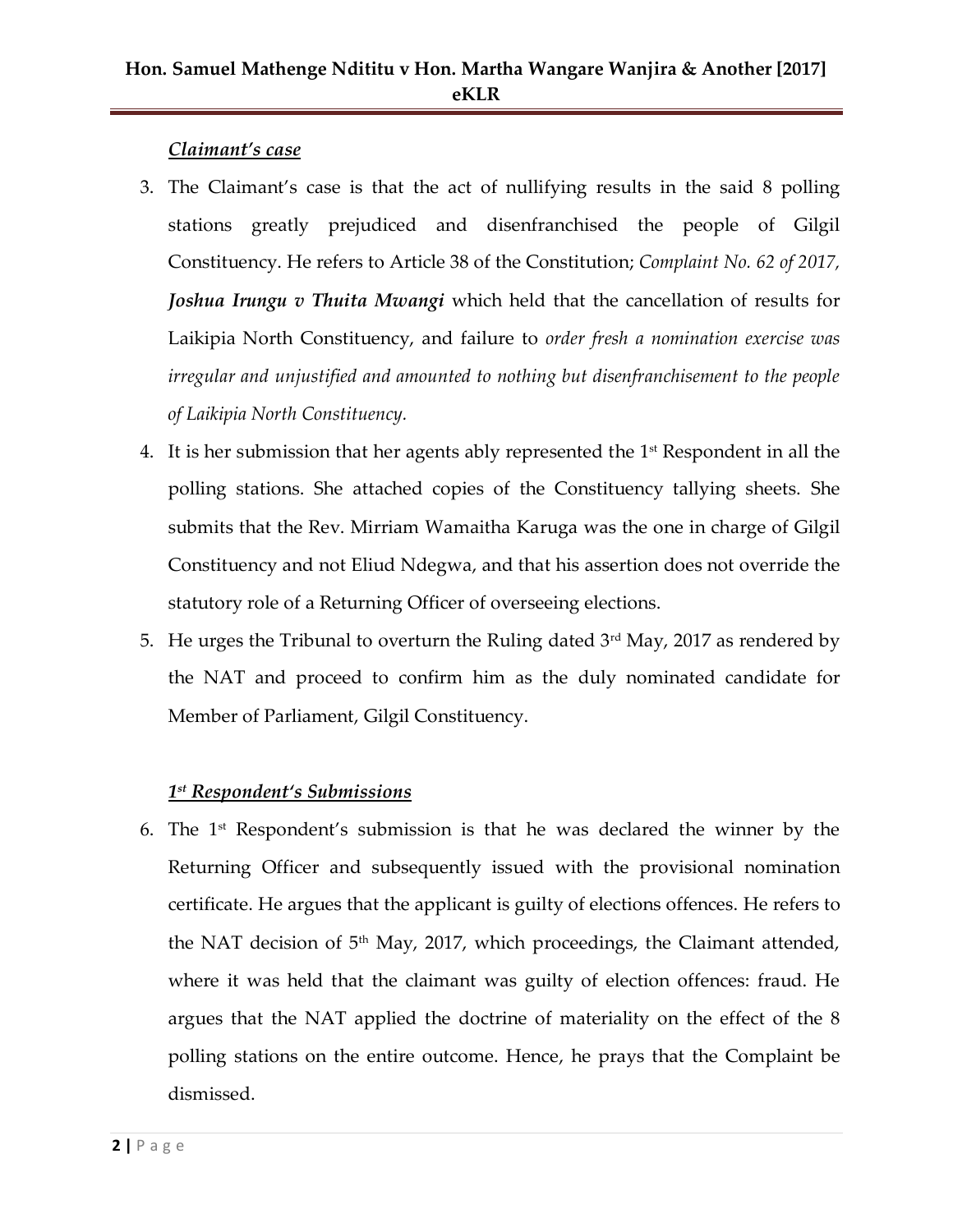# *2 nd Respondent case*

7. The  $2<sup>nd</sup>$  Respondent submits that the Complainant engaged in electoral malpractice in eight polling stations by rigging in his favour. That the Complainant as present at the delivery of the NAT ruling. Hence, it is false and inaccurate that he was declared a winner of the primaries. The nomination certificate he has is a forgery and that the Tribunal should not be used to perpetuate an illegality. It prays that the complaint be dismissed with costs and the decision of the NAT be upheld.

## *Issue for determination*

- 8. The issue for determination is:
	- *(i) Whether this Tribunal can set aside the decision and order of Jubilee NAT dated 3rd May 2017, nullifying the results of 8 polling stations and ordering for their exclusion in the final tally*

# *Determination*

- 9. The issues for determination as set out by NAT were: "*whether the irregularities complained of amounted to substantial non-compliance with the Electoral laws and whether the irregularities if any affected the outcome of the nomination so as to warrant an order for re-tally and nullification of results declared in the 8 polling stations'.* The gist of this decision is that that there were glaring irregularities acknowledged by the  $2<sup>nd</sup>$  respondent and which raises weighty issues that cannot be wished away.
- 10. Evaluating the record and submissions, it is evident that the NAT's determination was that there were irregularities in 8 polling stations. We have to consider whether the irregularities affected the results. We note that the winner